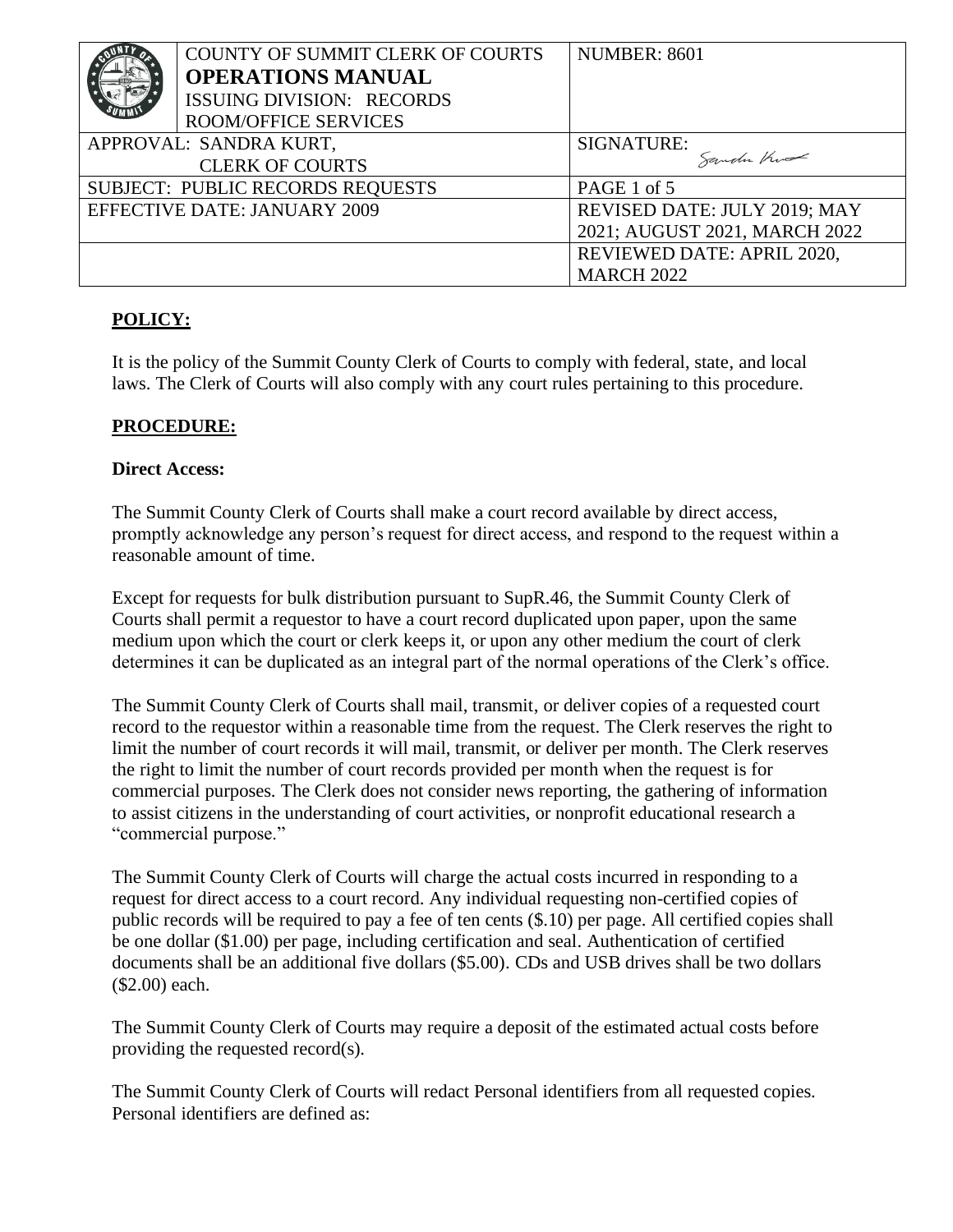- Social Security Numbers
- Financial Account Numbers (defined as debit card, charge card, and credit card numbers);
- Employer and employee identification numbers;
- Juvenile Victim Name(s) in an abuse, neglect, or dependency case. Records containing the juvenile's initial will not be redacted.

All written public requests will be kept for two (2) years from date of receipt.

Original documents are not permitted to be taken out of the Summit County Clerk of Courts Office.

Customers who personally appear at the Summit County Clerk of Courts Office to obtain copies and/or make a request on-line shall complete a Public Request Form prior to viewing case documents and obtaining copies.

Court personnel are required to complete the "sign out slip" prior to removing original court file or documents from file room.

The Clerk of Courts will hold copies for pick up for five (5) business days (not including the day the copies were requested). After five (5) business days, the copies will be destroyed and a new request will be required.

#### **Remote Access**

The Summit County Clerk of Courts will offer remote access to court records.

The Clerk reserves the right to block or redact document images in the record via remote access. The same redacted information as stated in direct access will be applied to the remote access records with the exception of victim information. Victim information is blocked via remote access.

The Clerk shall include a notice that the filing exists and is available in the Clerk of Court's File Room and/or through online record request.

## **Bulk Distribution**

The Summit County Clerk of Courts will respond to a public records request for bulk data in a reasonable amount of time.

The Summit County Clerk of Courts reserves the right to determine if the request for data would require a new data compilation.

If a new data compilation is required, the clerk will comply with Sup. Ct. Rule 46 in that the Clerk may consider if creating the new compilation is an appropriate use of its available resources and is consistent with the principles of public access.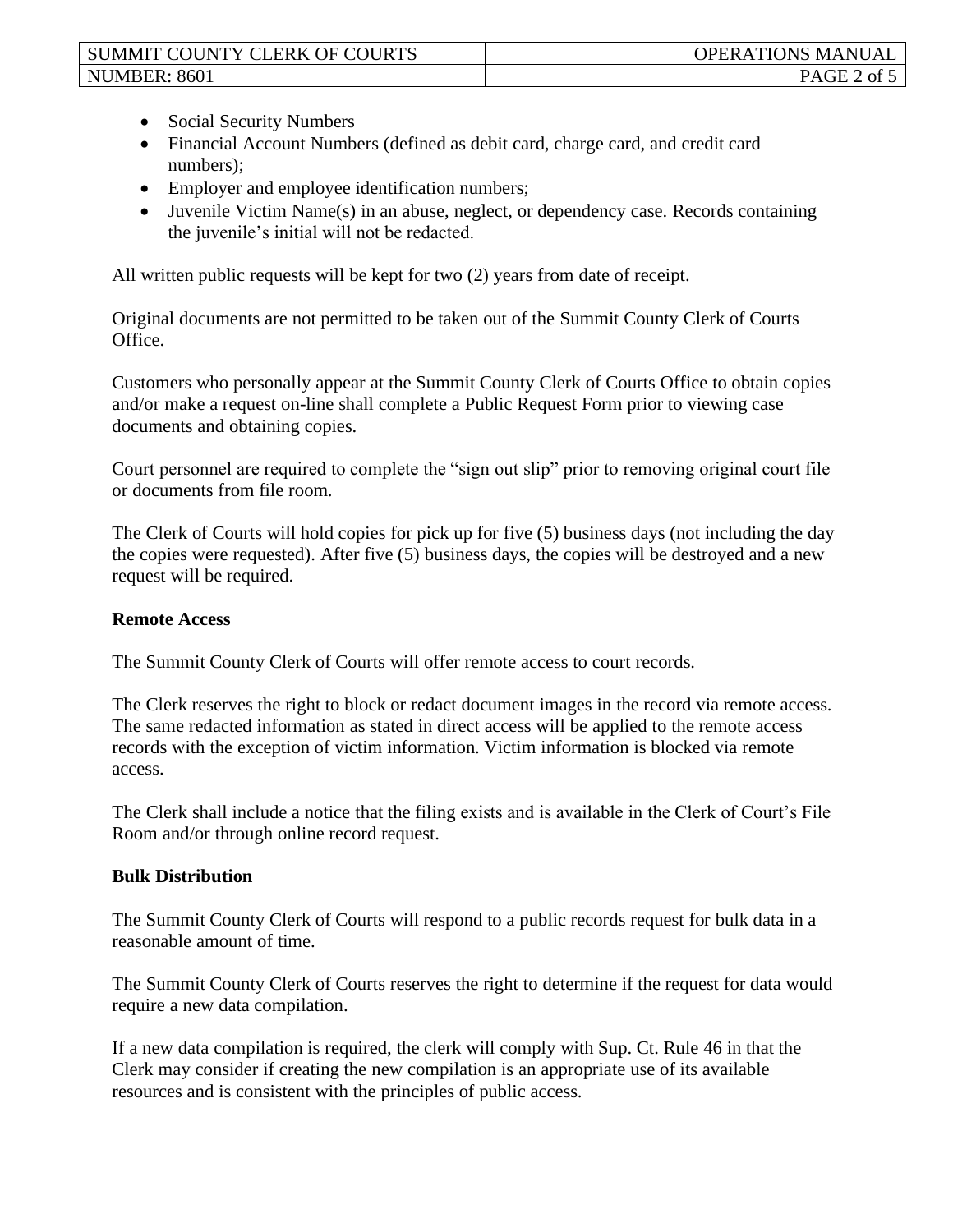If the Clerk chooses to create a new compilation, personnel costs may be required in addition to actual costs. The Clerk may require a deposit of the estimated actual and personnel costs to create the new compilation.

The Clerk shall maintain a copy and provide public access to any new compilation created. Once the Clerk has recouped the personnel cost to create the new compilation from the original requestor, the Clerk may later assess only actual costs.

All written requests for bulk data shall be kept for two (2) years from date of receipt.

## **Court Record Definitions:**

- 1. "Actual costs" means the cost of depleted supplies; records and storage media costs; actual mailing and alternative delivery costs, or other transmitting costs; and any direct equipment operating and maintenance costs, including actual costs paid to private contractors for copying services.
- 2. "Court record" means both a case document and an administration document, regardless of physical form or characteristic, manner of creation, or method of storage.
- 3. "Case document" means a document and information in a document submitted to the court or filed with the Clerk of Courts Office in a judicial action or proceeding, including exhibits, pleadings, motions, orders, and judgments, and any documentations prepared by the court of clerk in the judicial action or proceeding, such as journals, dockets, and indices subject to the exclusion in the division Sup. Ct. R. 44(c) (2).
- 4. "Case file" means the compendium of case documents in a judicial action or proceedings.
- 5. "File" means to deposit a document with the Clerk's office, upon the occurrence of which the Clerk time or date stamps and dockets the document.
- 6. "Administrative document" means a document and information in a document created, received, or maintained by a court that serves to record the administrative, fiscal, personnel, or management functions, policies, decisions, procedures, operations organization, or other activities of the court, subject to the exclusions in Sup. Ct. R.  $44(G)(2)$ .
- 7. "Personal identifiers" means social security numbers, except for the last four digits; financial account numbers, including but not limited to debit card, charge card, and credit card numbers; employer and employee identification numbers and a juvenile's name in abuse, neglect, or dependency cases, except for the juvenile's initials or a generic abbreviation such as "CV" for a child victim.
- 8. "Public access" means both direct and remote access.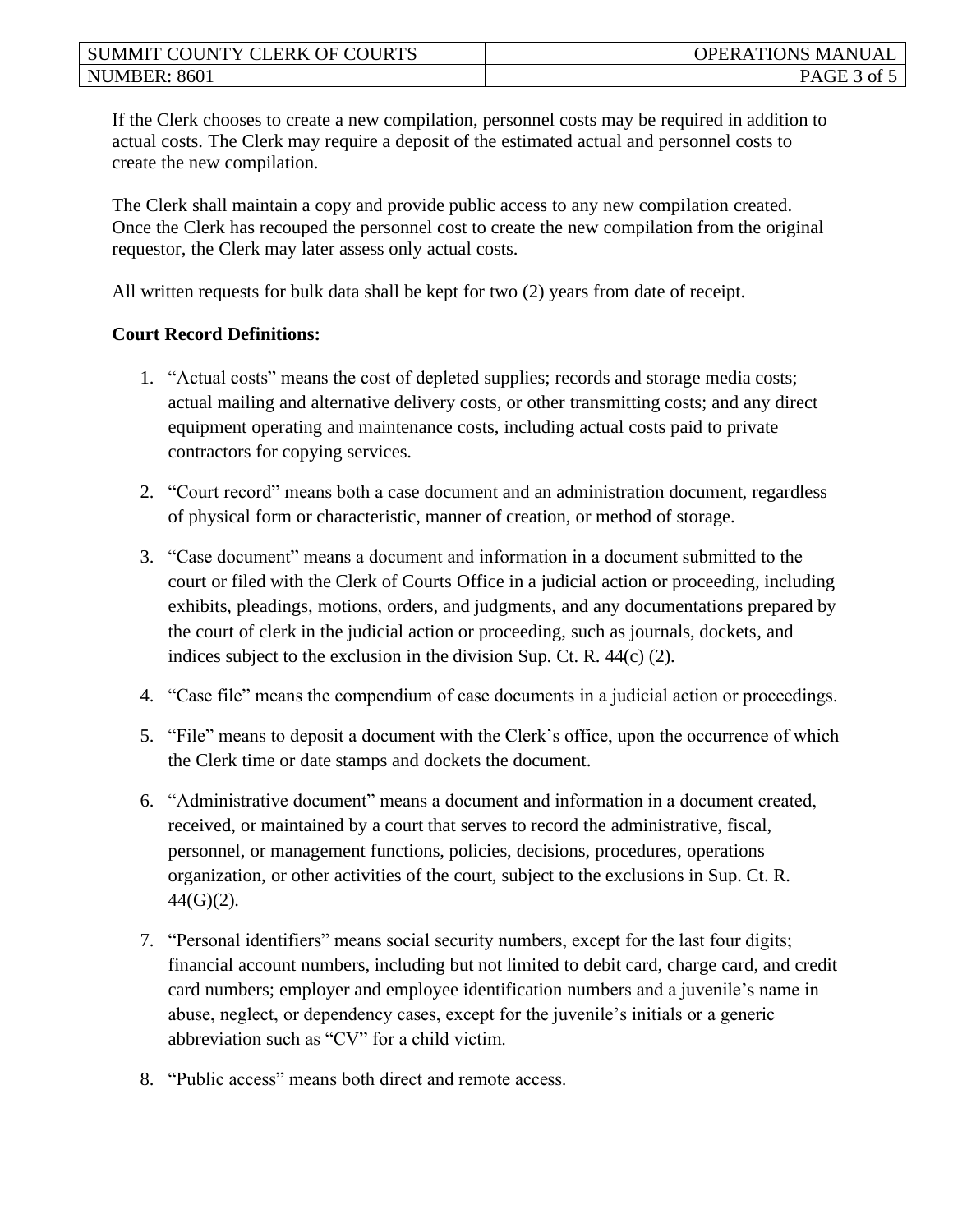- 9. "Direct access" means the ability of any person to inspect and obtain a copy of a court record at all reasonable times during regular business hours of the Summit County Clerk of Courts office.
- 10. "Remote access" means the ability of any person to electronically search, inspect, and copy a court record at a location other than the Summit County Clerk of Courts office.
- 11. "Bulk distribution" means the distribution of a compilation of information from more than one court record.
- 12. "New compilation" means a collection of information obtained through the selection, aggregation, or reformulation of more than one court record. The term "new compilation" does not include a collection of information produced by a computer system that is already programmed to provide the requested output.

#### **Definitions of records exempt from Public Records Requests:**

- a. A document or information in a document exempt from disclosure under state, federal, or local law or ordinance.
- b. Personal identifiers, as defined in Sup. Ct. R. 44 (H).
- c. A document or information in document to which public access has been restricted pursuant to Sup. Ct. R. 45(E).
- d. Except as relevant to a Juvenile's prosecution later as an adult, a juvenile's previous disposition in abuse, neglect, and dependency cases, juvenile civil commitments files, post-adjudicatory residential treatment facility report, and post adjudicatory releases of a juvenile's social history.
- e. Notes, drafts, recommendations, advice and research of judicial officers and court staff.
- f. Forms containing personal identifiers, as defined in Sup. Ct. R. 44 (H) or filed pursuant to Sup. Ct. R. 45.
- g. A document or information in a document describing the type or level of security in a court facility, including a court security plan and a court security review conducted by the court or the court's designee or the Supreme Court.
- h. An administrative or technical security record-keeping document or information.
- i. Test questions, scoring keys, and licensing, certification, or employment examination documents before the examination is administered or if the same examination is to be administered again pertaining to employment with the Clerk of Courts.